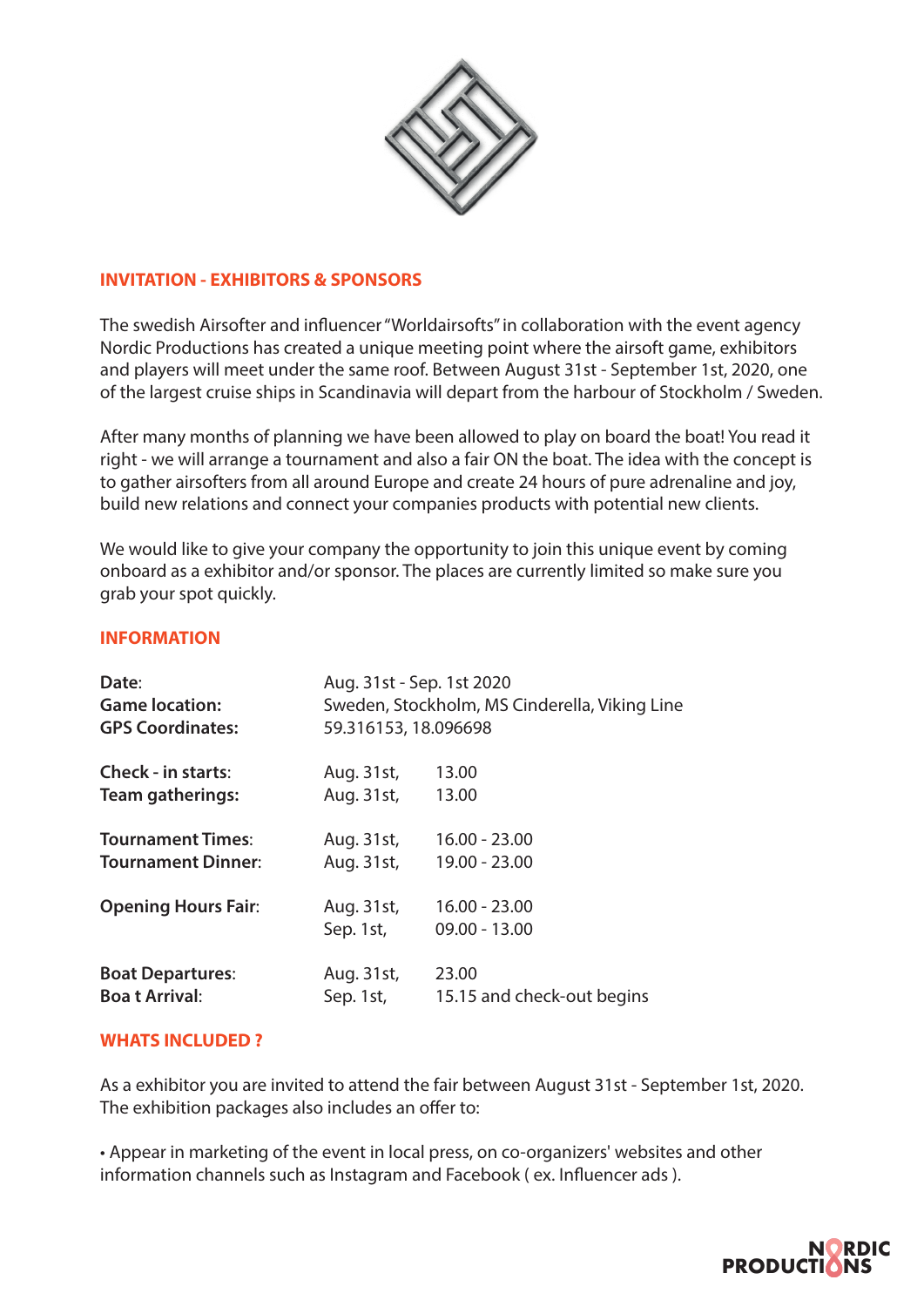

Included in standard exhibit packages: 2 x stand up table + 1 x table 90 x 200 cm ( total sqm may vary and are upon agreement with exhibitor ) 2 slots in THE SHIP 2020 airsoft tournament, 2 x single cabins, 2 x breakfast tickets, 2 x lunch tickets and 2 x buffè tickets with free drinks included.

OPTION: As a exhibitor you can also choose to sponsor the tournament with products for the winners with a value of maximum 25% of the exhibit package cost.

NOTE! The number of exhibition spaces is limited!

### **THE SHIP 2020 TOURNAMENTS**

Onboard we will arrange a outdoor speed game and a two floor scenario game inside the ship.

#### **SPEED GAME - OPEN AIR**

- Each team only have 4 players in the game each match.
- One Match 3 Rounds. Final in tournament is 5 rounds.
- Round 3:00 min.
- Team wins after calculated points from all 3 rounds.
- Team can lose once to be eliminated.
- Tournament event formats may include other formats "Read special rules for that event".
- Field size cage is 10x27M.
- Official final is on THE SHIP.

#### **SCENARIO GAME - OP CINDERELLA`S SIEGE**

After a unsuccessful mission from the Dentlov federation intelligence service on the Swedish cruise ship Cinderella. Two agents have been overtaken and held captive by the civilian crew members on the lower deck of the ship. The agent's mission is classified as top secret with in the DFIS and to the Swedish government – unkown.

The Swedish military together with SÄPO scramble a joint operation between both Swedish police agents and the special operations group to recover the DFIS spies as evidence of a nation breach and an act of war. At the same time the Dentlov federation sends their active response team to retrieve these agents and cover up the indication of an ongoing operation on Swedish waters.

ROE – Shoot to kill, hostages is to be retrieved alive.